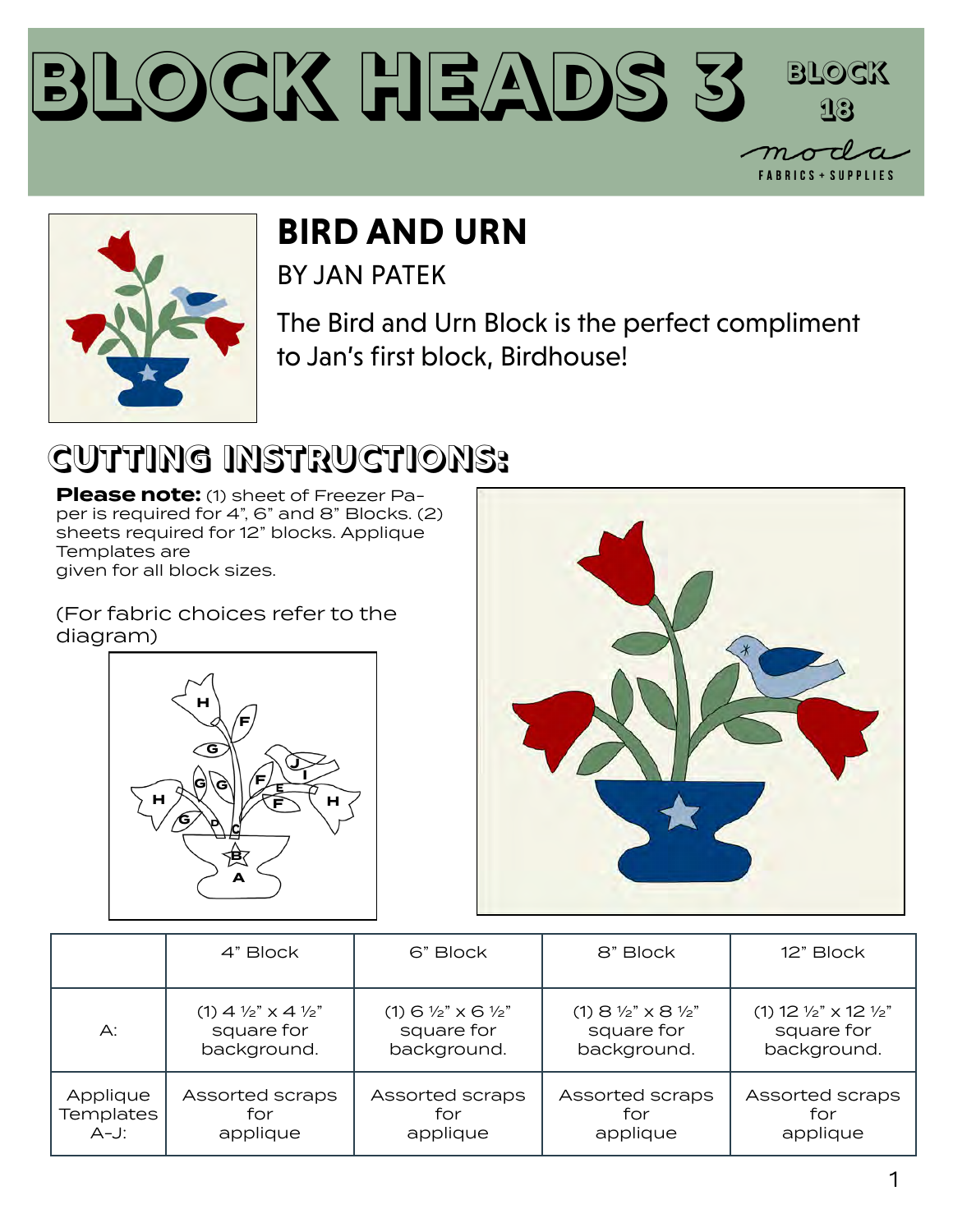### **ASSEMBLY INSTRUCTIONS:**

**Please note:** Applique instructions are for needle turn applique. Please use your preferred method when completing applique. Applique Templates A-J do not include a ¼" seam, therefore the printed size of template is the finished applique size.

- 1. Print the appropriate set of applique templates for the block size you wish to create. (4" finished, 6" finished, 8" finished or 12" finished)
- 2. Trace Templates A-J onto the matte side of Freezer Paper. You will need (3) F leaves and (4) G leaves. Cut the shapes out, exactly on the line.
- 3. With the shiny side down, iron the Freezer Paper onto the right side of the fabric. Freezer Paper should adhere to the fabric.
- 4. Lightly draw around the shape with a chalk marker.
- 5. Cut out each applique about ¼" outside the Freezer Paper shape. Pull the Freezer Paper away.



- 6. Pin the appliques onto the background fabric. Stitch in place, using your needle to turn under the seam allowance as you stitch. (On inward curves, clip the seam allowance almost to the marked seamline to make turning the edge easier.)
- 7. Repeat for all appliques until the block is complete.



- 8. Embroider the bird eye using (1) strand of embroidery floss and backstitch.
- 9. Press the block on the wrong side. Refer to Page 1 for finished and unfinished block sizes.

#### **DESIGNER INFO**

Fun Facts: Jan began designing fabric for Moda in 1995 with her friend, Linda Brannock. Brannock & Patek's first collection was From the Prairie.





Jan Patek

janpatek.blogspot.com/

**6** @jan\_patek\_quilts

Jan Patek  $\overline{\mathcal{M}\mathcal{L}\mathcal{L}}$ 

Block 18 - Bird & Urn Bird & Urn Jan Patek  $3lock$   $18 -$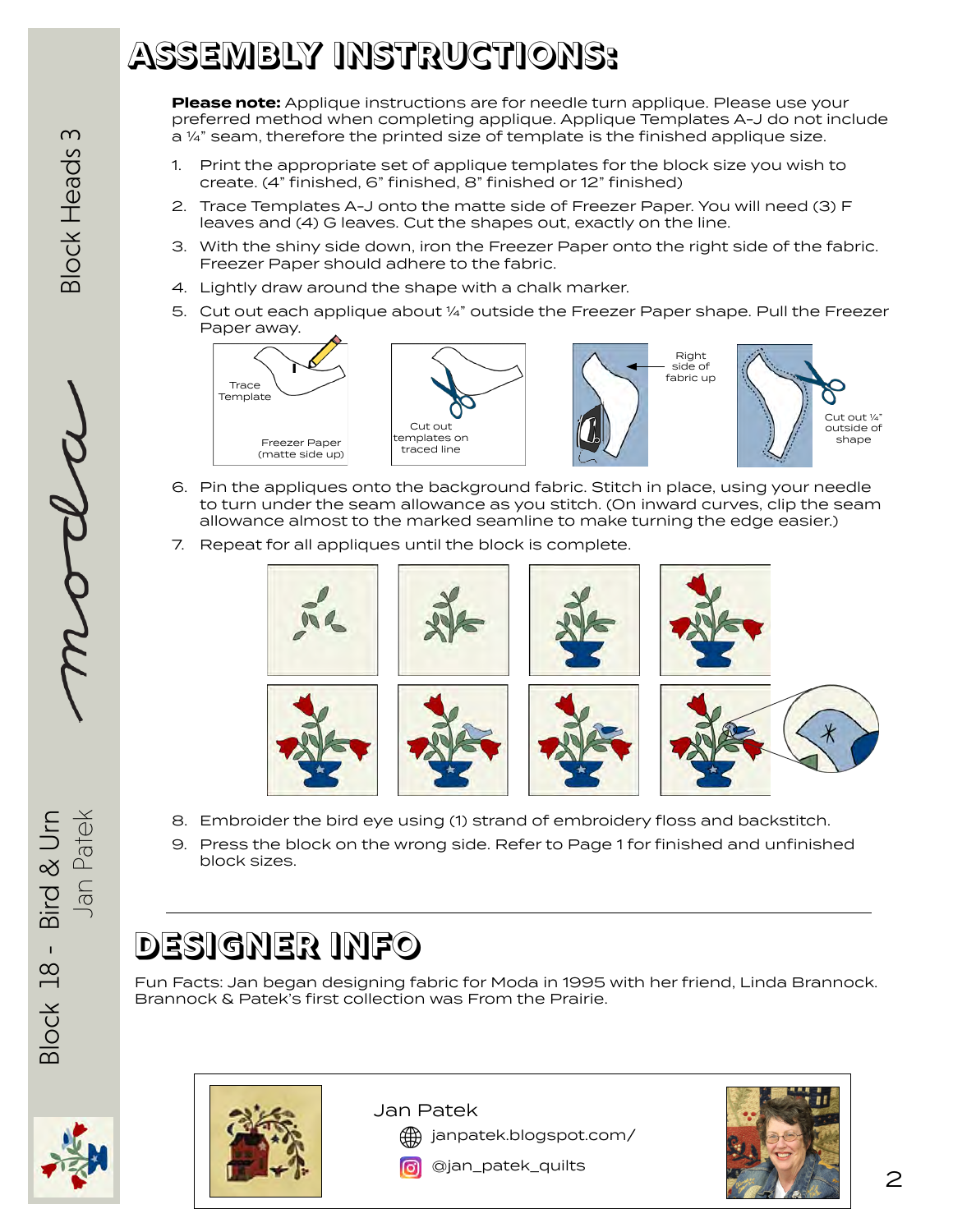Block 18 - Bird and Urn 4 Inch Block by Jan Patek

**SUPPLIES** FABRICS +

*Ensure that block measures 1".*

1 inch

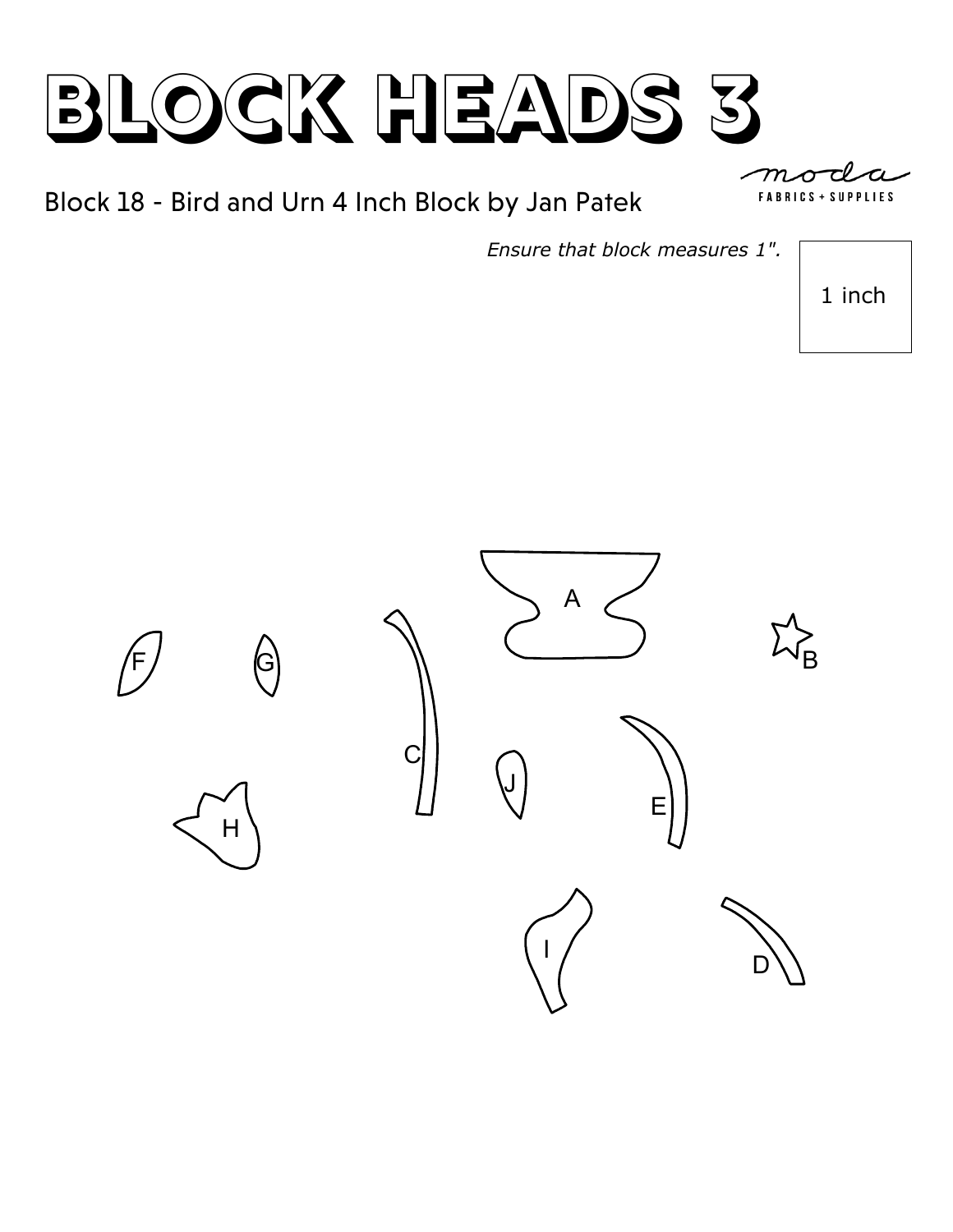Block 18 - Bird and Urn 6 Inch Block by Jan Patek

*Ensure that block measures 1".*

1 inch



**SUPPLIES FABRICS**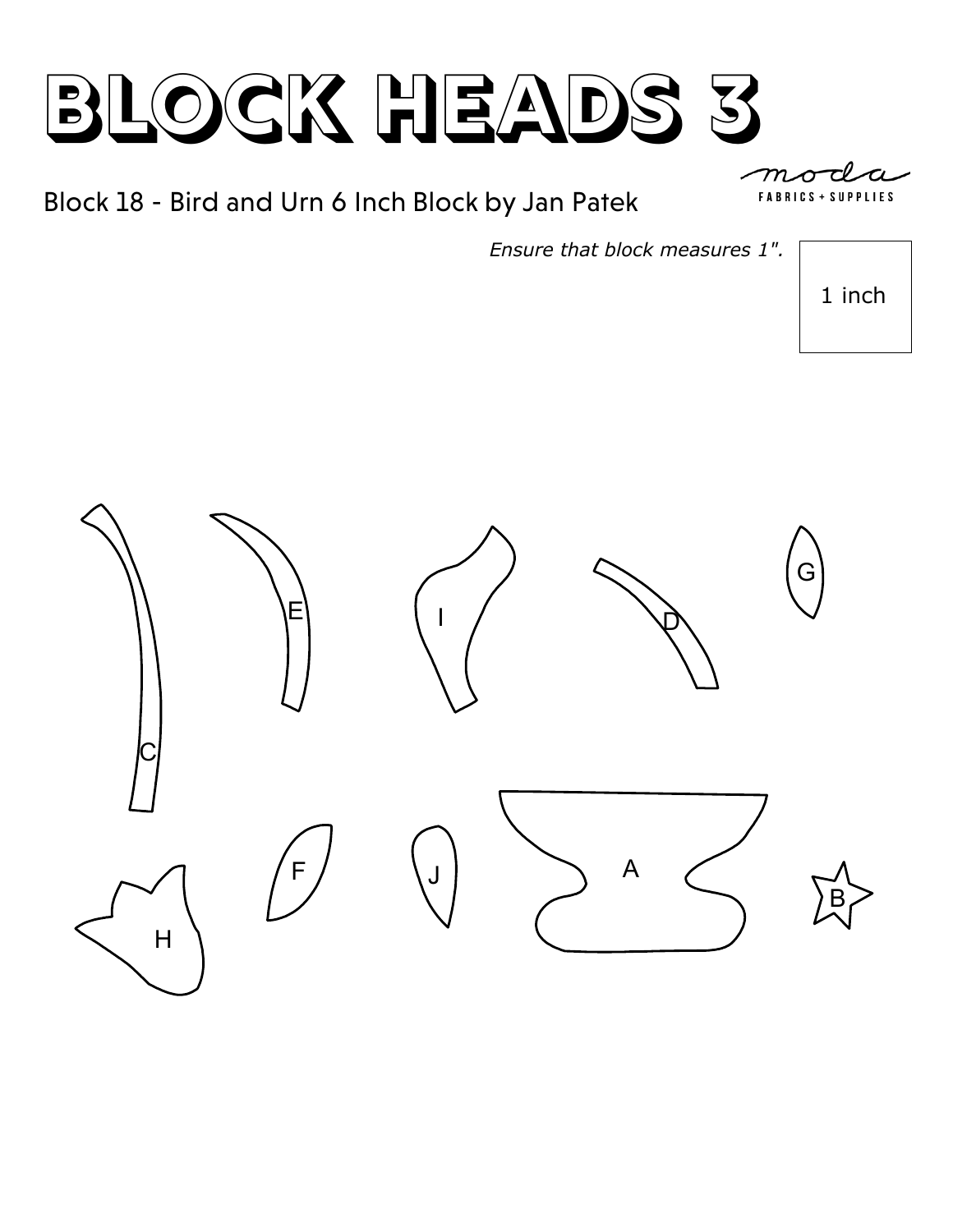#### Block 18 - Bird and Urn 8 Inch Block by Jan Patek

**FABRICS SUPPLIES** 

*Ensure that block measures 1".*

1 inch